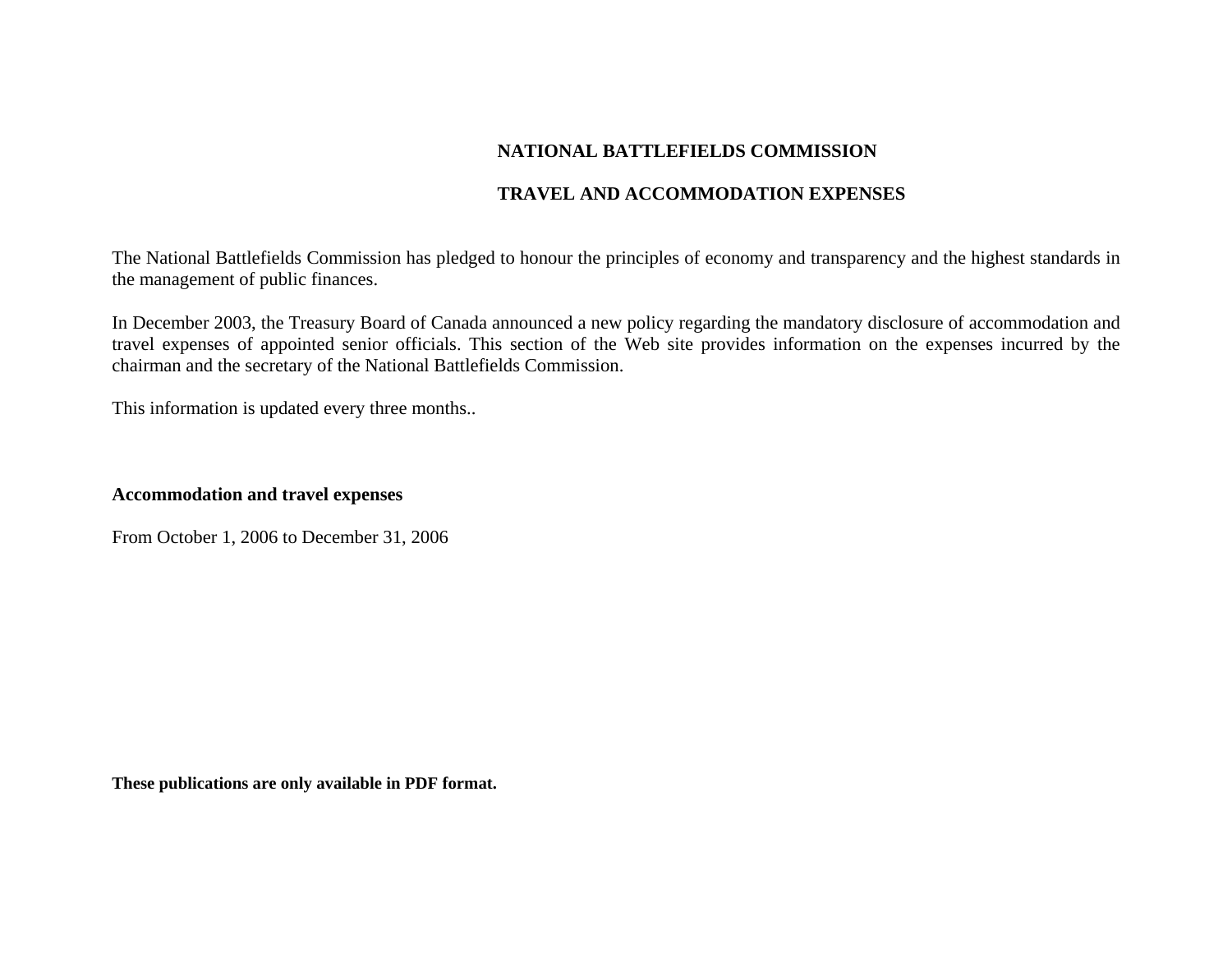### **National Battlefields Commission Accommodation expenses— October 1 to December 31, 2006**

The chairman and the secretary of the Commission meet with senior officials of government departments and agencies, and with the private sector, and with employees, external consultants and representatives of other organizations.

| <b>Date</b>                           | <b>Purpose</b>    |                                                             | <b>Place</b>                               | <b>Amount</b> |
|---------------------------------------|-------------------|-------------------------------------------------------------|--------------------------------------------|---------------|
| <b>President</b><br>Juneau, André     |                   |                                                             |                                            |               |
| 30 Oct 06                             | Lunch $(for 1.)$  | Discussion Fête du Canada et Jardin du Canada               | Québec (Cochon Dingue)                     | 14.49         |
| 20 Nov 06                             | Lunch (for $2$ .) | Discussion for the 100 <sup>th</sup> Anniversary of the BCN | Québec (Aviatic Club Charbon)              | 48.00         |
| 20 Nov 06                             | Lunch (for $2$ .) | Discussion for the $100th$ and the $250th$                  | Québec (Aviatic Club Charbon)              | 92.18         |
|                                       |                   |                                                             |                                            | \$154.67      |
| Secrétaire<br><b>Leullier, Michel</b> |                   |                                                             |                                            |               |
| 13 Nov 06                             | Lunch (for $3$ )  | Discussion for traffic in the Park (bus)                    | Québec (Cochon Dingue)                     | 74.38         |
| 13 Nov 06                             | Meeting           | Board meeting with Friends of the Plains' Board (SAQ)       | Québec                                     | 82.90         |
| 15 Nov 06                             | Meeting           | Meeting (purchase of plastic glasses – Metro)               | Québec                                     | 3.18          |
| 23 Nov 06                             | Lunch (for $4$ )  | Discussion on a replacement (L.Bouchard leaves)             | Québec (Vieille Maison du Spaghetti)       | 48.80         |
| 24 Nov 06                             | Lunch (for $1$ )  | Lucien Bouchard's retirement                                | Québec (Auberge Louis-Hébert)              | 24.10         |
| 06 Dec 06                             | Lunch (for $3$ )  | Discussion with Nathalie Marcotte (evaluation)              | Québec (Auberge Louis-Hébert)              | 72.55         |
| 15 Dec 06                             | Lunch (for $1$ )  | Québec Chamber of Commerce                                  | Québec (Fairmount Château Frontenac) 51.28 |               |
| 21 Dec 06                             | Lunch (for $2$ )  | Discussion on bus and parking                               | Québec (Melting Pot)                       | 62.79         |
|                                       |                   |                                                             |                                            |               |

\$**419.98**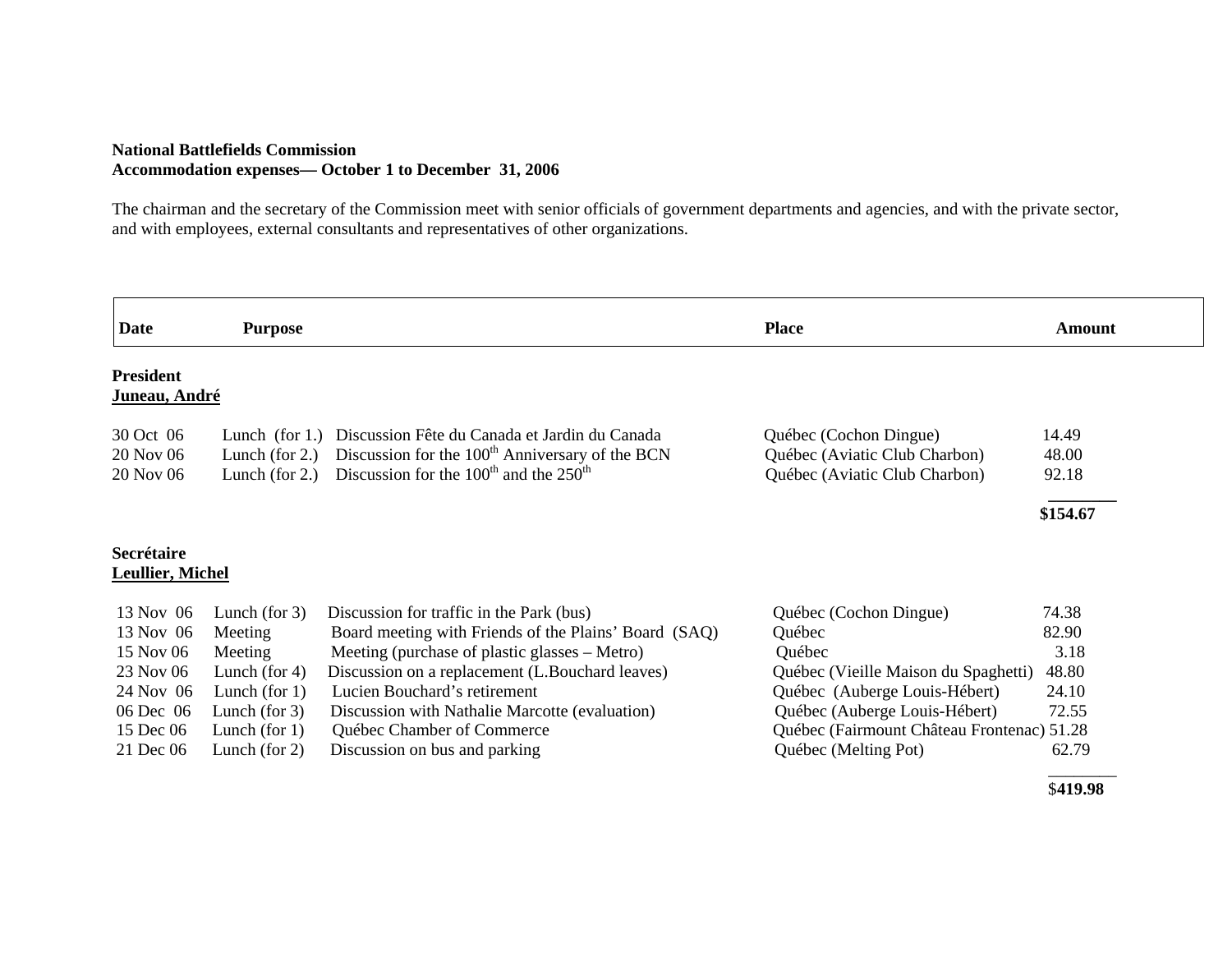### **National Battlefields Commission Travel expenses—October 1, 2006 to December 31, 2006**

The chairman and the secretary of the Commission meet with senior officials of government departments and agencies, the private sector, and with employees, external consultants and representatives of other organizations.

|                                                                                  |                                |                                 | <b>Plane</b>  | Car           |         |              |         |        |
|----------------------------------------------------------------------------------|--------------------------------|---------------------------------|---------------|---------------|---------|--------------|---------|--------|
| Date                                                                             | <b>Destination</b>             | <b>Purpose and details</b>      |               | ticket rental | Lodging | <b>Meals</b> | Others* | Amount |
| * Includes mileage expenses, accessories, telephone, parking and other expenses. |                                |                                 |               |               |         |              |         |        |
| Président<br>Juneau, André                                                       |                                |                                 |               |               |         |              |         |        |
| 01 oct 06                                                                        | <b>Bell Mobility</b>           | Cell phone expenses - October   |               |               |         |              | 59.83   |        |
| 02 oct 06                                                                        | Cap-Rouge - BCN                | Mileage expenses                |               |               |         |              | 16.48   |        |
| 04 oct 06                                                                        | Cap-Rouge – Musée civilisation | Mileage expenses                |               |               |         |              | 20.09   |        |
| 04 oct 06                                                                        | Parking                        | Parking expenses                |               |               |         |              | 7.00    |        |
| 16 oct 06                                                                        | Cap-Rouge - BCN                | Mileage expenses                |               |               |         |              | 16.48   |        |
| 19 oct 06                                                                        | Vidéotron                      | Internet expenses - November    |               |               |         |              | 44.39   |        |
| 19 oct 06                                                                        | Bell Canada                    | Long-distance expenses          |               |               |         |              | 17.42   |        |
| 24 oct 06                                                                        | Cap-Rouge – Québec City        | Mileage expenses                |               |               |         |              | 20.60   |        |
| 26 oct 06                                                                        | Cap-Rouge-BCN                  | Mileage expenses                |               |               |         |              | 16.48   |        |
| 26 oct 06                                                                        | Tickets Québec/Paris/Québec    | Travel expenses $-100^{th}$ BCN | 2 2 2 5 . 2 9 |               |         |              |         |        |
| 30 oct 06                                                                        | Cap-Rouge - BCN                | Mileage expenses                |               |               |         |              | 16.48   |        |
| 30 oct 06                                                                        | Bureau en gros                 | Stationary expenses             |               |               |         |              | 5.14    |        |
| 30 oct 06                                                                        | Money exchange fee             | Travel expenses                 |               |               |         |              | 5.00    |        |
| 02 Nov 06                                                                        | Cap-Rouge - BCN                | Mileage expenses                |               |               |         |              | 16.48   |        |
| 06 Nov 06                                                                        | Incidentals (Paris trip)       | Travel expenses                 |               |               |         |              | 17.30   |        |
| 07 Nov 06                                                                        | Taxi CDG - hotel               | Travel expenses                 |               |               |         |              | 89.00   |        |
| 07 Nov 06                                                                        | Two meals Paris                | Travel expenses                 |               |               |         | 111.42       |         |        |
| 08 Nov 06                                                                        | Three meals Paris              | Travel expenses                 |               |               |         | 129.23       |         |        |
| 09 Nov 06                                                                        | Taxi hotel - CDG               | Travel expenses                 |               |               | 80.10   |              |         |        |